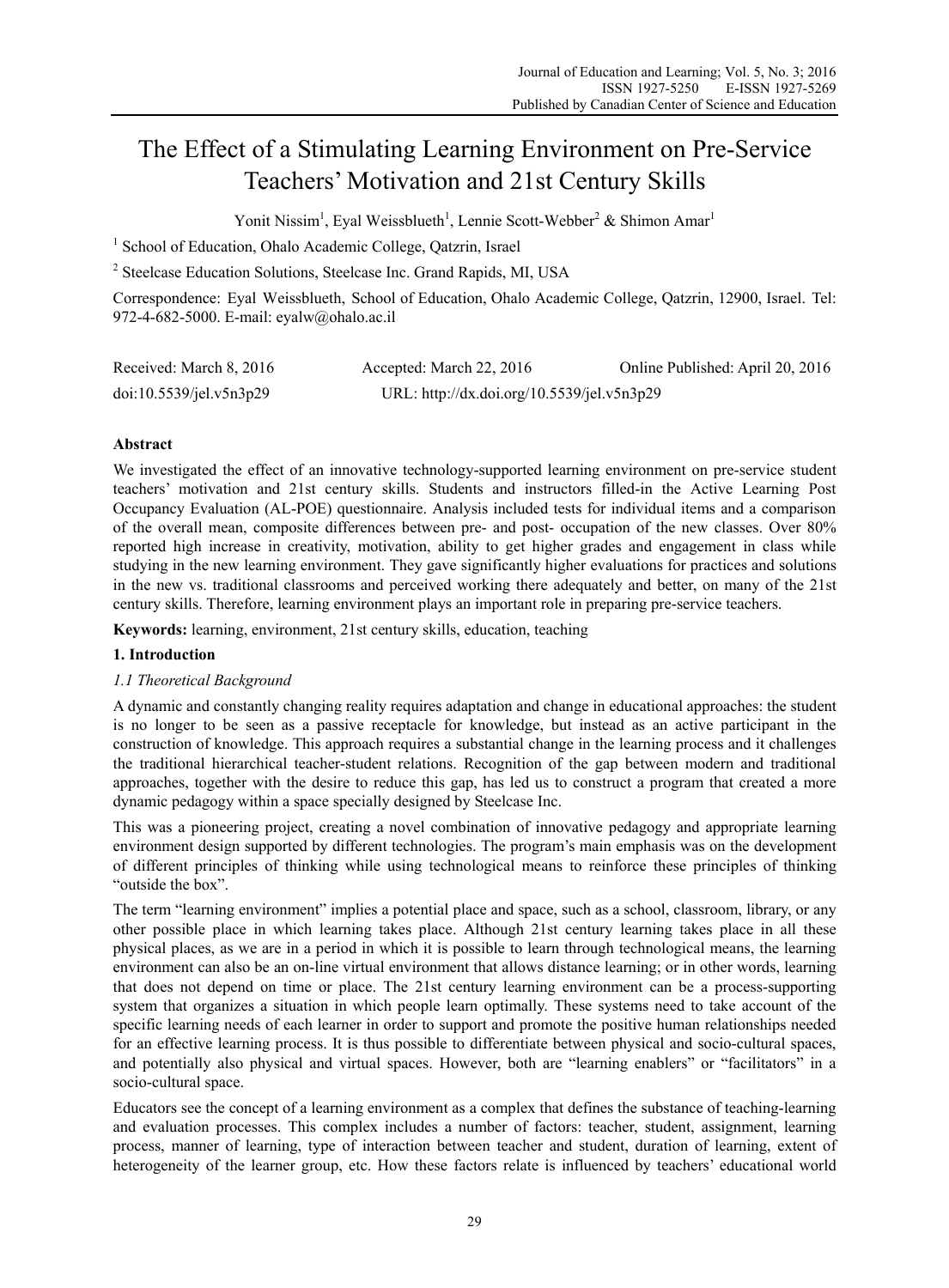views concerning the meaning of the terms teaching, learning, and evaluation. These world views influence the character of the learning environment and the processes that take place within it.

For a learning environment to achieve its goals, there must be a dialogue between the physical and the educational dimension in the form of the environment. The physical design must meet the educational definition of a learning environment as well as the area of content that it is supposed to represent. The environment must allow a variety of teacher/instructor-student/researcher interactions by offering a variety of "changing situations" through which students can gain various different experiences. A learning environment should be flexible and dynamic so as to be adaptable to the changing needs of the teaching-learning-evaluation processes. This flexibility facilitates changes in the teacher-student interaction, and allows for the performance of various teaching-learning methods such as: learning in a plenary session, peer learning, group learning, etc. It is also important to provide easy access to required information for learners: a closed area with a book shelf will not serve 21st century learners well. Designers of a learning environment need to include up-to-date technological means that will allow individual learners, or groups of learners, to collaborate with others in the group and to conduct frequent dialogue with the teacher/instructor. An environment should be formed that creates learning "opportunities"; spaces that facilitate investigation, the posing of questions, and the allowing of the construction of knowledge and skills. The interaction between environmental design, educational learning, and physical design gives rise to "learning-oriented design". A recent study (Barrett & Zhang, 2009) describe how learning environment influences student achievements and provide school architects with recommendations for students higher learning achievements.

Several studies (Elias et al., 1997; Maher & Zins, 1987; Zins, Curtis, Graden, & Ponti, 1988) dealt with the correlation between successful learning and various social-emotional aspects. They invested significant effort in improving the social and emotional development of children in school, arguing that academic success is based on social and emotional learning. They found that, when there was a clear framework, there was a positive correlation between social and emotional learning and academic success. Although these studies provided many examples of individual programs for social and emotional development, they did not present any synthesis of these programs. Neither was there any statistical evidence presented for the effectiveness of these programs.

#### *1.2 Research Design*

Relying on different theories concerning the connection between learning motivation and specially designed learning environments, our research aimed at analysing a concrete test case. We wanted to test the extent of influence of a new environment on academic success and motivation through responses to questionnaires completed by students. It should be noted that success in learning depends on a large number of variables: socio-economic status of the learner, internal motivation, and the design of the learning environment. Several studies have demonstrated that the construction of a purpose-built learning environment influences attention, motivation for learning, and academic achievement. In our study we examined the influence on student learning and motivation of a novel learning environment constructed by SES (Steelcase Educational Solutions).

To test levels of motivation, we defined "motivation" as: the extent to which individuals identify goals that are important to them, enlist resources, and cope with difficulties in order to effectively and rapidly attain those goals. Improvement in student motivation for learning is important, both for the teaching and learning of new knowledge or skills, since motivation will influence the manner in which teachers and students interact with learning materials (Hung, Chao, Lee, & Chen, 2013). From the point of view of a teacher, student motivation to learn can influence their planning of teaching strategies for new classes so as to improve student learning performance (Keller, 1983). From the point of view of the student, deficient learning motivation means a higher risk of the new knowledge being constructed on defective grounds (Murphy & Alexander, 2000). Many researchers agree that both teachers and students need technical skills to use computer applications, and that learning these skills can increase motivation to use computers in educational contexts. Some scholars also note that the effective use of internet applications can soften the boundaries between formal and informal learning (Bennett et al., 2012). Our particular focus was on indices that measure the implementation of 21st century skills in the specially designed learning environment in relation to the following parameters: (a) Ability to be creative. (b) Motivation to attend class. (c) Ability to achieve a higher grade. (d) Engagement in class.

The focus was on responses to the following question: how did the specially designed learning environment, in comparison to the "old" traditional learning environment, influence learning according to the following parameters: collaboration, focus, active involvement, opportunity to be committed-involved, use of varied means, feedback in class, scenarios from daily reality, optimal learning methods, physical movement in space, stimulation, comfort for exercising (performance), and enriching experience?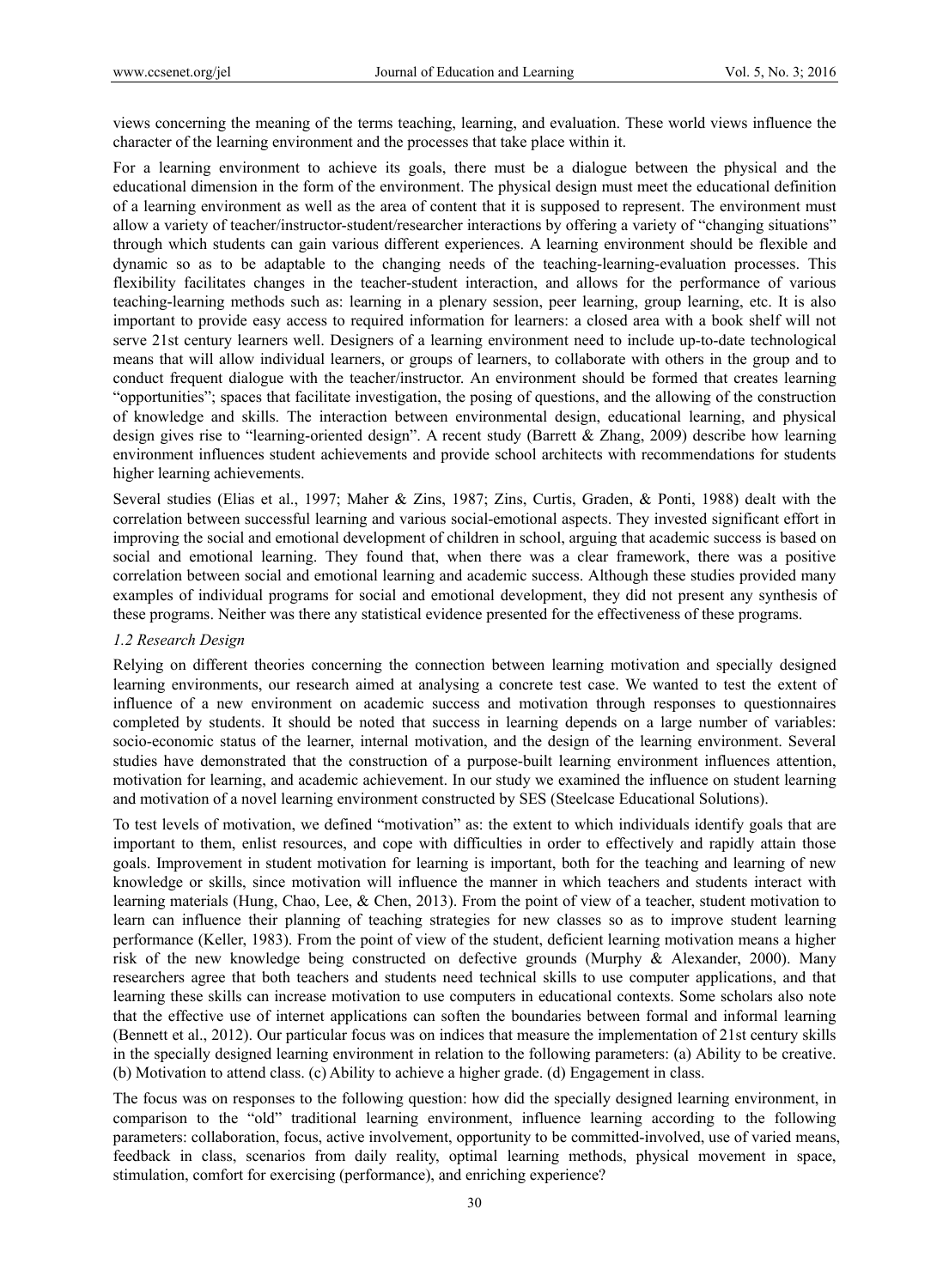"Every society with an ancient tradition will resist technological changes" (Macionis, 1999). At first sight this is a logical and valid claim, suggesting that change in general, and in particular the introduction of technology, is associated with social alienation and assimilation difficulties. However, a fundamental difficulty arises from the conflict between tradition and innovation. This is evident in educational establishments that train kindergarten and school teachers by imparting values that contradict the viewpoints of traditional societies. However, many traditional societies are currently in a state of significant transition, influenced by the progress of "Western" societies, as exhibited through the different communication media, especially the Internet. This is a slow trend that is introducing viewpoints that often differ from, and sometimes completely contradict, the viewpoints of the traditional society that sanctions restricting traditions.

Some approaches describe the "intrusion" of technology into the traditional world as a threat. Barzilai-Nahon and Barzilai (2005) indicate areas in which religious and traditional communities see information and communication technologies as a threat. The Internet for example, stands in complete opposition to the hierarchical structure of a traditional society.

Economic factors also generate gaps between traditional and modern societies. Rogers (2003) noted that people in higher socio-economic groups adopt innovation more rapidly. There is a serious socio-economic gap between the Arab and Jewish communities in Israel. Arab society is considered as more conservative than Jewish society, and cultural factors may influence the extent of their openness to innovation. This means that the status of the kindergarten teacher as a socialization agent, imparting knowledge, values, and learning strategies for infants, becomes even more significant when the traditional Arab society is involved.

## *1.3 Research Goals*

The current research aimed at examining the influence of an "innovative environment" at the college on the learning, motivation, and acquisition of 21st century skills by teaching and education trainees. We hypothesized that a positive change would be found between the new learning environment and an improvement of student motivation to study and implement 21st century learning skills.

#### *1.4 Research Questions*

(a) To what extent does a novel and specially-designed learning environment improve motivation to learn and to implement 21st century skills?

(b) How do the teaching and education trainees perceive the influence of the novel learning environment on their learning in comparison to the influence of the familiar traditional classroom?

## **2. Method**

## *2.1 Research Population*

The research sample was composed of 113 student-teachers at a teacher-training college and was multicultural-characterized by various cultures, ethnic groups, and religions. However, most of the sample belonged to conservative and traditional groups. As can be seen in the socio-demographic statistics below, the sample was characterized by typical features of a multi-cultural society.

Forty instructors were approached on-line and asked to permit their students to answer the AL-POE questionnaire. Out of 113 students who agreed to participate, or who received the questionnaire, 87 completed it. The results presented in Table 1 summarize the respondents' characteristics in percentages of the research sample.

#### *2.2 Research Tools*

#### 2.2.1 Active Learning Post-Occupancy Evaluation (AL-POE) Questionnaire

This questionnaire was described previously by Scott-Webber et al. (2013). It is divided into four sections that measure demographics, learning practices, solutions, and perceptions of outcomes. It allows a comparison between the quality and effects of traditional classrooms and of newer, innovative classrooms. It examines pedagogy and related learning settings using five key pedagogical approaches: delivering, applying, creating, communicating, and decision-making, and linking them to spatial learning settings.

#### 2.2.2 A New Learning Space

College classrooms have a common, regular structure conforming to the conservative educational system. These classrooms are furnished with fixed seats, set out in rows and columns facing a regular blackboard. In recent years, our college has designed a new classroom structure based on the SES Company paradigm with node®, LearnLab®, and media: scape®. These facilities are equipped with the necessities for a new innovative learning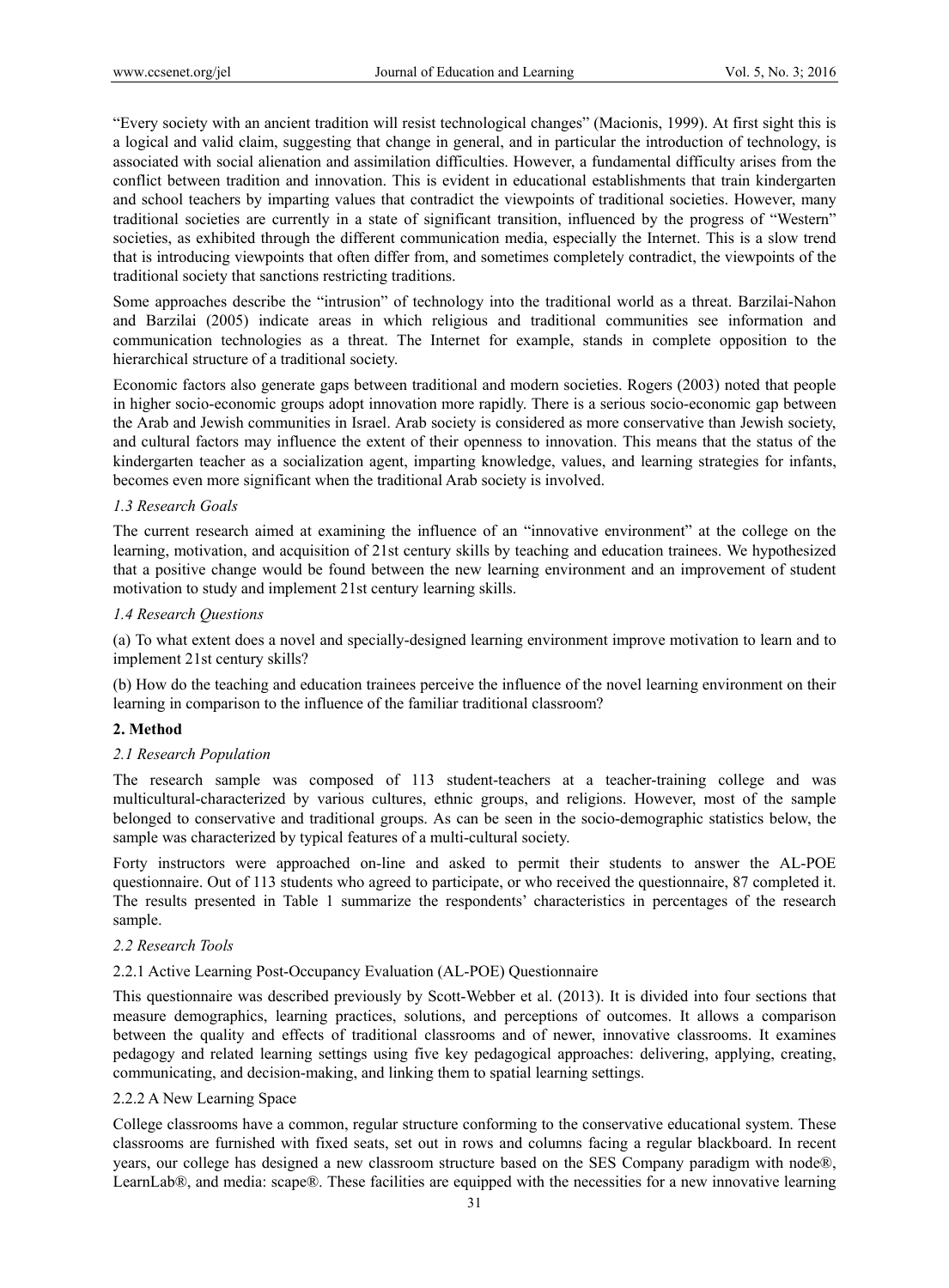space. The college has developed a new special class with media: scape® and other media solutions in order to assist in data acquisition and to provide discussion space. All spaces were separated by walls (Figure 1). The special environment fits a pedagogical model and is based on a dynamic and innovative approach.

| <b>General Characteristics</b> | $\%$ (n=87) | <b>General Characteristics</b> | $\%$ (n=87) |
|--------------------------------|-------------|--------------------------------|-------------|
| Gender                         |             | <b>Place of Residence</b>      |             |
| Women                          | 86%         | City                           | 43%         |
| Men                            | 14%         | Village                        | 25%         |
| <b>College schools</b>         |             | Settlement                     | 20%         |
| <b>Education and Teaching</b>  | 66%         | Kibbutz                        | 8%          |
| Physical Education             | 19%         | Development town               | $4\%$       |
| <b>Continued Education</b>     | 15%         | <b>Income Level</b>            |             |
| Year of study                  |             | High                           | $2\%$       |
| Freshmen                       | 19%         | High-Medium                    | $8\%$       |
| Sophomore                      | 33%         | Medium                         | 75%         |
| Junior                         | 40%         | Low                            | 15%         |
| Senior                         | $8\%$       | <b>Marital Status</b>          |             |
| Major                          |             | Single                         | 51%         |
| Jewish studies                 | 6%          | Married                        | 42%         |
| Early Education                | 42%         | Divorced                       | $5\%$       |
| Sciences                       | 19%         | Widow                          | $1\%$       |
| English                        | 12%         | Level of religious observance  |             |
| Physical Education             | 21%         | Very religious                 | 4%          |
| <b>Ethnic Origin</b>           |             | Religious                      | 20%         |
| Ashkenazi Jews                 | 25%         | Observant                      | 10%         |
| Sfardi Jews                    | 43%         | Traditional                    | 33%         |
| Arab Muslim                    | 7%          | Secular                        | 34%         |
| Arab Bedouin                   | $2\%$       |                                |             |
| Arab Christian                 | 3%          |                                |             |
| Druz                           | 18%         |                                |             |
| Other                          | 3%          |                                |             |

The pedagogical model that was developed, "Problem to Project Based Education", is based on a pedagogy that develops throughout the learning process at any time and in any place. This pedagogy is suited to the technological age and utilizes a variety of tools, spaces, and teaching aids in order to make learning an ongoing, experiential process. The learning process is based on a cyclical model of "dynamic learning", which is based on inspection and assessment.

Learning is interactive and progressive: interactive in the presentation of problems that are relevant to the topic of study, with the expectation of getting answers and solutions from the learners, engaging the learner in the research process, location, and mining of the relevant information with the help of digital online media; and progressive in so far as study will begin on an individual level and develop to the group level, a progressive, gradual transition taking place from individual study to peer study (in pairs, in groups of four, eight, etc.) up to the creation of a "learning community". According to this principle, each lesson begins with the proposal,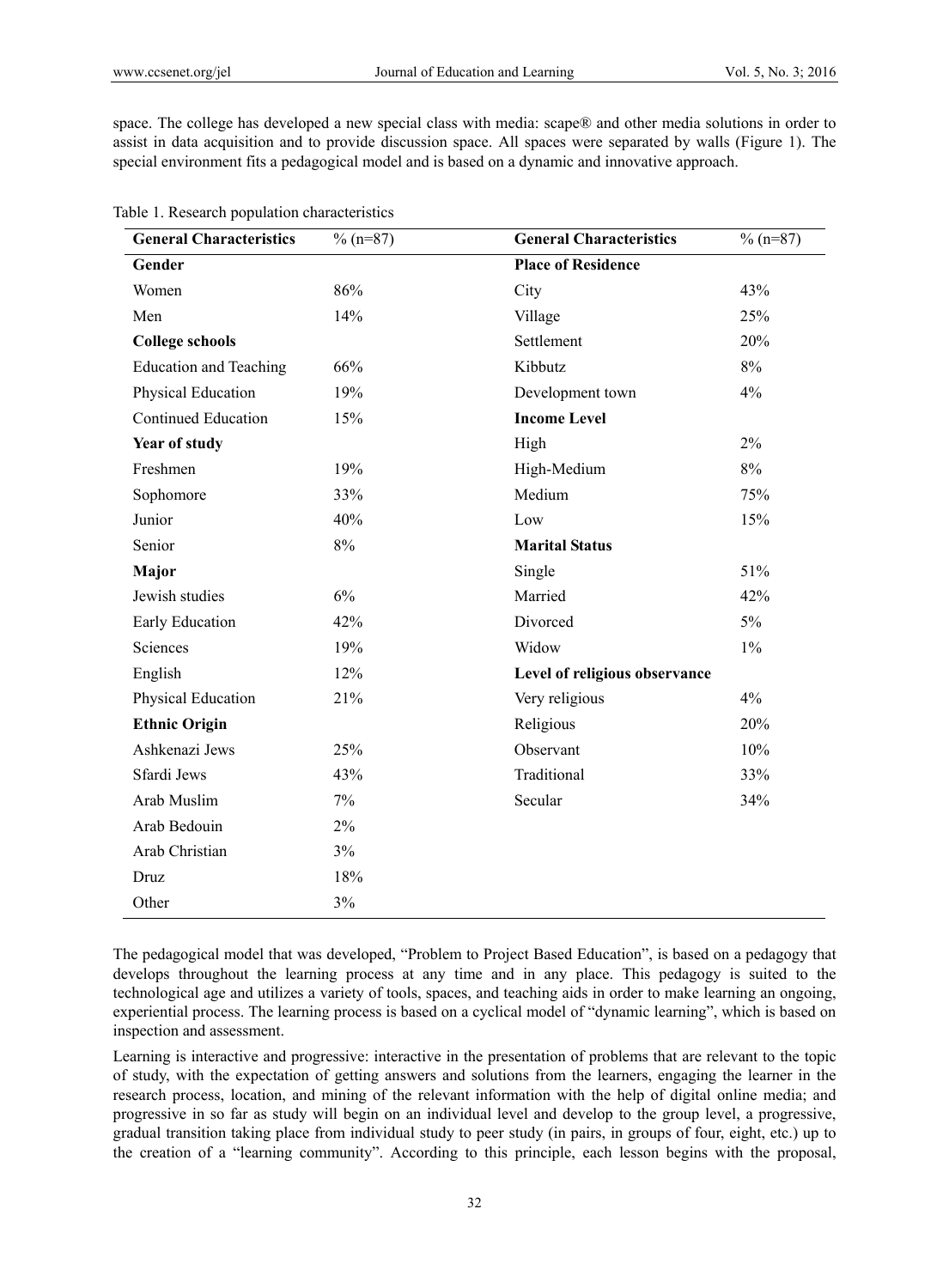location, or identification of a problem. Then begins the stage of finding the solution, the preparation, and the proposal of a plan of action based on project management and assessment.

# P2PBE - PROBLEM TO PROJECT BASED EDUCATION



Figure 1. The new developed learning environment and its unique pedagogy

# *2.3 Measured Variables*

The following abilities of student-teachers were measured by AL-POE questionnaire: creativity, motivation and engagement, and perception of their ability to achieve a higher grade. Students were asked to rate whether the experience in the "new" classroom helped to improve their creative ability, their motivation to attend class, their ability to achieve a higher grade, and their overall engagement.

## *2.4 Process*

The AL-POE questionnaire was distributed online. All instructors who taught in the new learning environment were asked to allow their students to take the time to answer the questionnaire. However, both instructors and students were reminded individually to ensure that the AL-POE online was filled-in so as to increase the response rate. The questionnaire was administered twice during the academic year, at the beginning and end of semester.

# *2.5 Data Analysis*

Responses to the questionnaire were analyzed with the help of the SAS software version 9.3. Wilcoxon signed rank tests were used for the individual item analysis, and given that there were 24 items, a Bonferroni-adjusted alpha level of 0.05/24 was used. As this is about 0.002, it was considered statistically significant for the individual items if a p-value was<0.002. To test the overall mean, composite differences between pre- and postpaired t-tests were calculated. The alpha level attained was 0.05. Data were loaded into the SAS software. The data from the student responses contained 109 records, and after removing the records with more than 20 missing values, 90 records of useable student data remained. There were 24 records for the instructors' responses, and 15 contained usable data.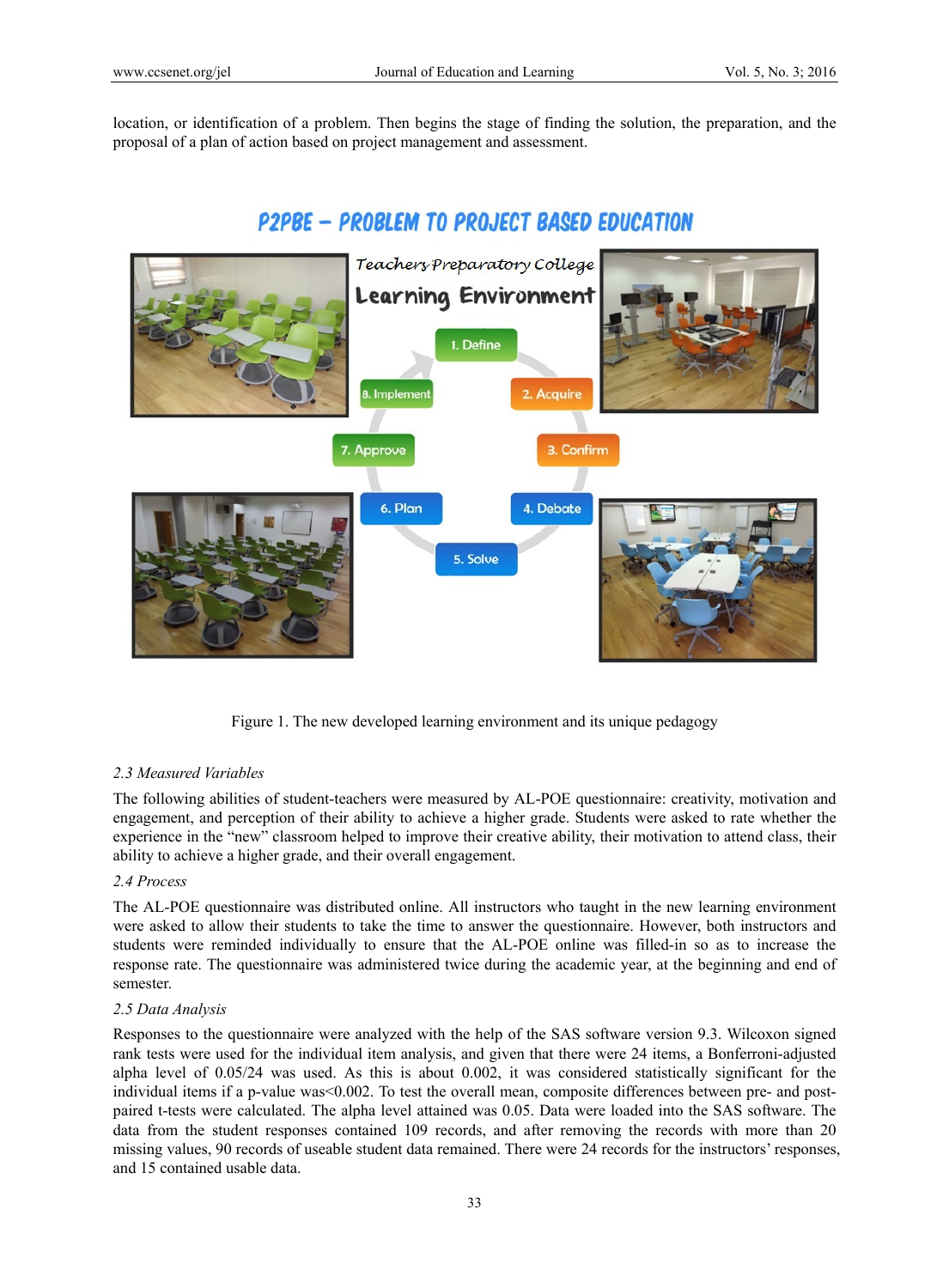## **3. Results**

## *3.1 Creativity, Motivation, Perceived Ability, and Engagement*

Students were asked to rate whether the experience in the "new" classroom helped them in their ability to be creative, their motivation to attend class, their ability to achieve a higher grade and their overall engagement. Results are given below in Figure 2.



Figure 2. Percentages of students and instructors responders who reported "moderate, High or Exceptional" increase in creativity, motivation, perceived ability and engagement in the "new" classroom

Overall measures of engagement for each of the four measured parameters (ability to be creative, motivation to attend class, ability to achieve a higher grade, and engagement in class) were calculated for each student and instructor who responded to the majority of the questionnaire items. The overall scores were calculated by adding up responses for all items in the section relating to the particular dimension: for example, the grade for overall practices in the old traditional classrooms would be calculated by adding up scores for all twelve items relating to that environment, resulting in a possible maximum score of 48 and a possible minimum score of zero for each environment. Means of those scores are given in Figure 3.



Figure 3. Average overall engagement scores of students for old and new classrooms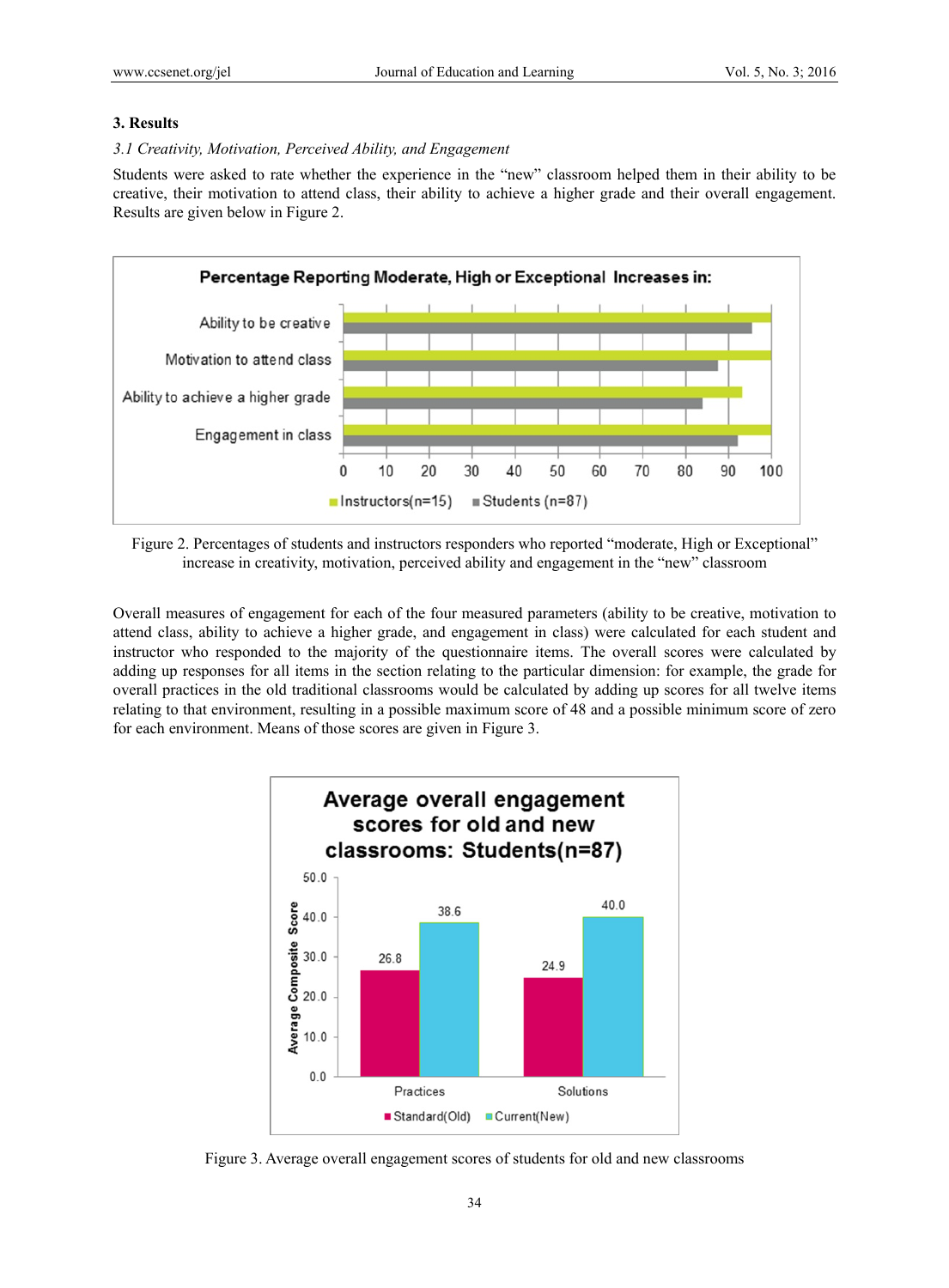A paired t-test was used to test if the means were significantly statistically different. For students, the average difference between the old and new environments was significantly statistically different from zero for both practices and solutions. The average difference in composite score was 12.0 units for practices with a p-value<0.0001 and 15.0 units for solutions with a p-value<0.0001. This represents improvements of one unit per item on average. When comparing student responses regarding their engagement with better pedagogical practices and solutions during classes held in the new classrooms with their engagement in traditional classes, see Figure 3, it was evident that students gave higher evaluations for practices and solutions in the new classrooms than in traditional classrooms (38.6 vs. 26.8 for practices and 40 vs. 24.9 for solutions respectively). This was also evident when comparing percentages of students who rated various factors involving practices and solutions in the new and in the old classrooms (Table 2). All average improvements in various factors for practices and solutions were found to be statistically significant.

|                                                        |     |                           | Rated New | Average     |
|--------------------------------------------------------|-----|---------------------------|-----------|-------------|
| (a) Factor                                             |     | Old Adequate New Adequate | Higher    | Improvement |
| Collaboration *                                        | 81% | 99%                       | 67%       | 1.0         |
| Focus *                                                | 87% | 91%                       | 61%       | 0.7         |
| Active involvement *                                   | 81% | 98%                       | 62%       | 0.9         |
| Opportunity to engage *                                | 91% | 98%                       | 58%       | 0.9         |
| Repeated exposure to material through multiple means * | 75% | 99%                       | 72%       | 1.3         |
| In-class feedback *                                    | 81% | 97%                       | 56%       | 0.9         |
| Real-life scenarios *                                  | 83% | 95%                       | 50%       | 0.7         |
| Ability to engage ways of learning best *              | 76% | 92%                       | 60%       | 0.9         |
| Physical movement *                                    | 53% | 99%                       | 74%       | 1.7         |
| Stimulation *                                          | 65% | 93%                       | 71%       | 1.2         |
| Feeling comfortable to participate *                   | 88% | 99%                       | 51%       | 0.7         |
| Creation of enriching experience *                     | 78% | 96%                       | 68%       | 1.1         |
|                                                        |     |                           |           |             |
|                                                        |     |                           | Rated New | Average     |
| (b) Factor                                             |     | Old Adequate New Adequate | Higher    | Improvement |
| Collaboration *                                        | 82% | 99%                       | 72%       | 1.1         |
| Focus *                                                | 81% | 96%                       | 63%       | 0.8         |
| Active involvement *                                   | 82% | 99%                       | 75%       | 1.2         |
| Opportunity to engage *                                | 72% | 100%                      | 79%       | 1.4         |
| Repeated exposure to material through multiple means * | 75% | 98%                       | 75%       | 1.4         |
| In-class feedback *                                    | 77% | 99%                       | 65%       | 1.1         |
| Real-life scenarios *                                  | 69% | 98%                       | 71%       | 1.2         |
| Ability to engage ways of learning best *              | 71% | 100%                      | 76%       | 1.3         |
| Physical movement *                                    | 65% | 98%                       | 81%       | 1.7         |
| Stimulation *                                          | 77% | 99%                       | 72%       | 1.2         |
| Feeling comfortable to participate *                   | 76% | 97%                       | 73%       | 1.3         |

Table 2. Percentage of students rating each factor as adequate in the old and in the new classroom, percentage of students rating the new classroom higher than the old, and average improvement in the new classroom (n=87)

\* Significant statistical difference p<0.002. (a) for pedagogical practices. (b) for pedagogical solutions.

35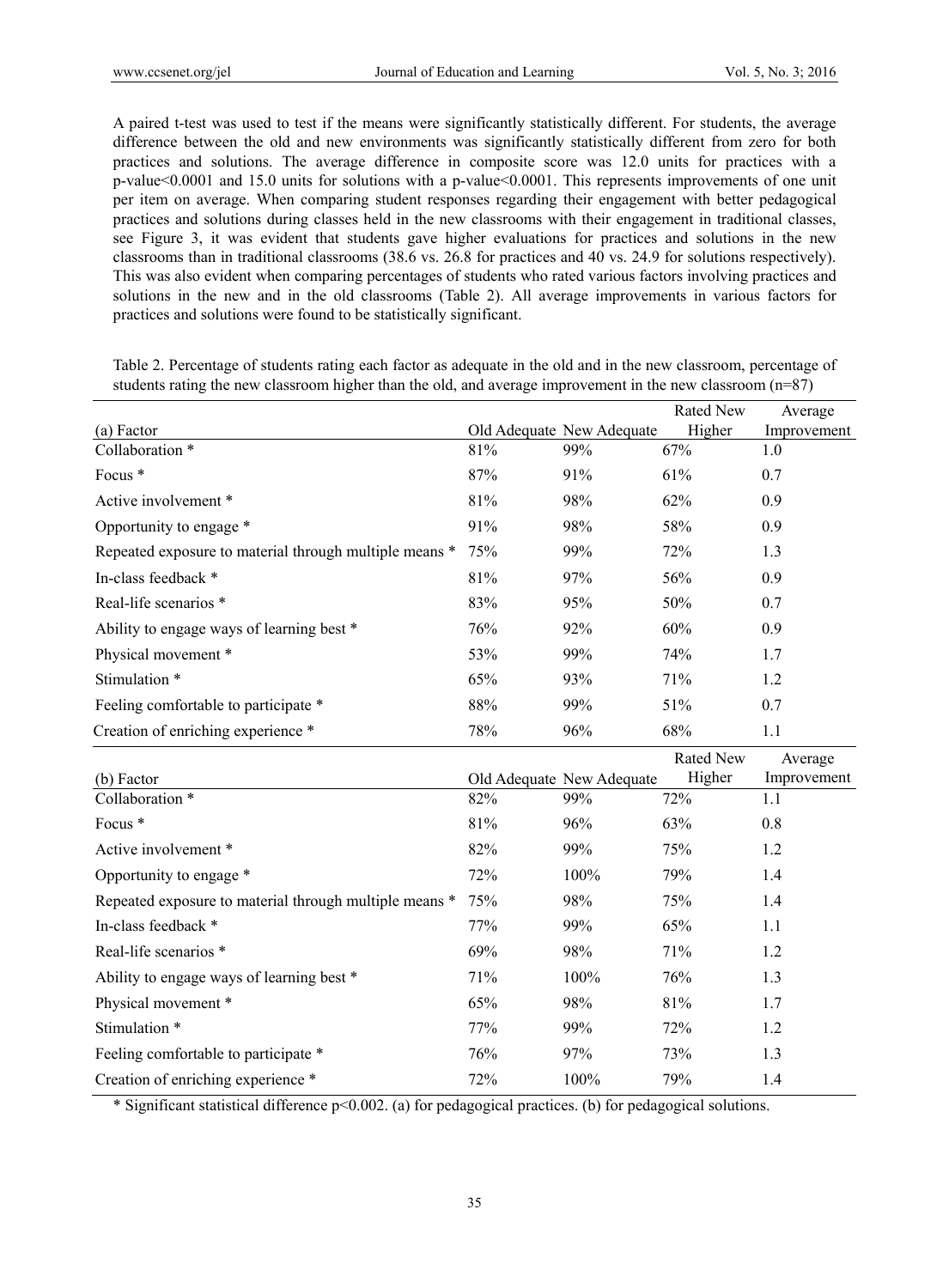All differences between the old and the new classroom conditions were found to be significantly different from zero. Figure 4 presents the percentages of students who rated each factor as adequate, or better than adequate, in the "old" and "new" classrooms.



Figure 4. Percentages of students responders who rated each factor as adequate, or better than adequate, in the "old" and "new" classrooms

## **4. Discussion**

The research aimed to examine and evaluate the extent of the influence of a "novel environment" on the learning, motivation, and acquisition of 21st century skills by student-teachers studying the disciplines of education and teaching. The findings presented above indicate that a specially-designed environment, equipped with innovative technology, can significantly influence student perceptions of the extent of their motivation and commitment to learning, their creative skills, and the possibility that they will attain higher grades.

Two dimensions should be considered: firstly, each parameter (or skill) of those examined should be considered independently, including the relation to its significance for the acquisition of 21st century education; and secondly, each parameter should be considered against the background of the comparison and gap between traditional and novel environments.

# *4.1 Ability to Be Creative*

In this parameter we saw that students reported that the new learning environment increased their personal sense of ability to be creative. Creativity is a most significant skill which has been identified as an important educational skill for the modern era; it enables the individual to solve problems and to cope with learning in a creative manner. In a comparison between the traditional classroom and the innovative learning environment, we found that the new specially-designed environment enabled the use of state-of-the art technology and computerization, and thus empowered students to feel they were able to be more creative, as opposed to their feeling in the traditional out-dated classroom. This finding has significance for the learning process in general, as well as for teacher-training processes for future teachers.

#### *4.2 Motivation to Attend Class*

In recent decades, there has been a growing awareness of the central role motivation plays in student ability to succeed in learning and other information assimilation processes. These processes include: feelings towards learning and towards school, disruptive behaviour in the classroom, coping with difficulty and failure, and well-being in general (Pintrich & Schunk, 1996). This recognition has stimulated theories and research programs that aimed at understanding the motivation and processes underlying student behaviour in school. An important goal of these theories and research studies was the ability to be effective in situations where student motivation is not optimal. Indeed, there have recently been several experiments and significant successes in implementing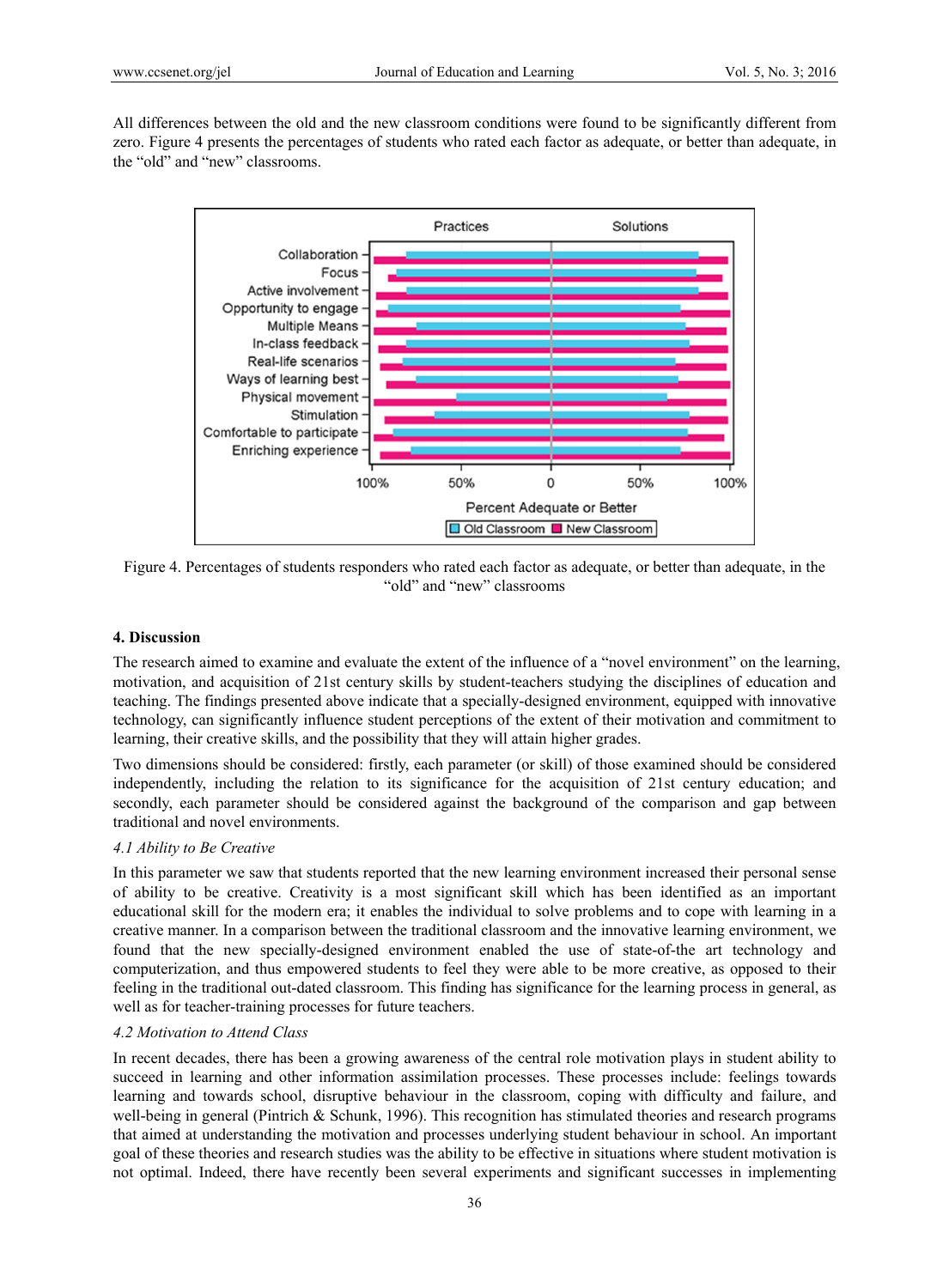programs to encourage and promote student motivation in school (Weissblueth, Nissim, & Amar, 2014; Assor, Alfi, Kaplan, Katz, & Roth, 2000; Maehr & Midgley, 1996). The findings presented above are most significant for the training of future teachers. We found that a specially designed, up-to-date, and computerized environment had empowering advantages for student motivation that was greater than the old-fashioned traditional classroom with the standard classroom structure.

## *4.3 Ability to Achieve a Higher Grade*

Examination of the parameter relating to the students' sense of their ability to achieve a higher grade is connected to several skills that were previously presented. In different educational contexts, the students' academic achievements are influenced by personal factors such as cognitive ability, environmental factors such as the class climate, learning processes, and teacher-oriented factors and teaching methods (Chen, Hwang, Yeh, & Lin, 2011). An appropriately designed computerized learning environment influences the class climate as a significant environmental characteristic. A meta-analysis (Wang, Hartel, & Walberg, 1993) that reviewed 371 studies, with the aim of identifying the most significant influences on learning, found that affective-social and motivational factors of students in a broad age range had a far stronger and more meaningful influence on the learning processes and school achievements than the influence of peer group, school culture, teaching methods in class, and dozens of other factors, including: class management, teacher-student interaction, and emotional-motivational attributions and the peer group. Since our study only examined the influence of environmental aspects (design of a novel computerized space), we saw that this variable received a significant weight in preferring the new over the old traditional classroom environment. This implies that the learning environment, as an environmental characteristic, influenced the class climate as well as the students' sense of capacity for higher academic achievements.

## *4.4 Engagement in Class*

Engagement in learning is a most significant multi-dimensional factor composed of several interrelated emotional factors (Appleton, Christenson, & Furlong, 2008; Fredericks, Blumenfeld, & Paris, 2004), based on cognitive and behavioural dimensions (Skinner, Furrer, Marchand, & Kindermann, 2008). "Engagement" may be conceptualized as a variable that predicts or mediates a result in terms of academic achievement and other educational results. It is possible to see this variable as a major factor that in practice expresses the student's motivation to learn.

It can be seen from the above-said that all parameters studied are interrelated: they are all important in order to understand educational situations in the modern era. Moreover, the comparison between the modern futuristic environment and the classical traditional classroom, as represented in our findings, show that a specially-designed learning environment, adapted as appropriate for dynamic innovative learning and pedagogy suitable for the 21st century, encourages creativity and improves motivation and learning ability, commitment to learning, and ambition to achieve better grades and higher evaluation. According to the responses, the gap between the traditional classroom and the innovative learning environment is large, and this has broad significance for pedagogy, education, and design. These findings are in line with the findings of other recent studies such as that of Scott-Weber et al. (2013).

## *4.5 Traditional Society and Innovation*

The importance of these findings is amplified when considering that the research sample was mainly composed of people from traditional societies; that it, societies that do not usually rush to adopt new technologies and pedagogies. This aspect of our study also contributes to educational research among student-teachers: a significant difference was found in all the studied parameters, indicating an outstanding advantage for the new specially-designed computerized learning environment over the traditional classroom.

Thus, our study shows that it is possible to encourage the assimilation of change and progressive attitudes in a conservative traditional society using a program, where learning is constructed through collaborative instructor-teacher learning in an innovative learning space. Building on what is familiar, existing, and well known, it is possible to progress to new and advanced methods of teaching and learning. Dissipating fears, creating a supportive encouraging environment, and enabling interpersonal discourse, strengthened the students and allowed them to contribute to the learning and collaboration processes. Therefore, even individuals from traditional societies were able to adopt new skills that allowed them to maximize their abilities and fulfil their potential in the novel environment through the exploitation of their curiosity, encouraging and stimulating it and increasing motivation to learn.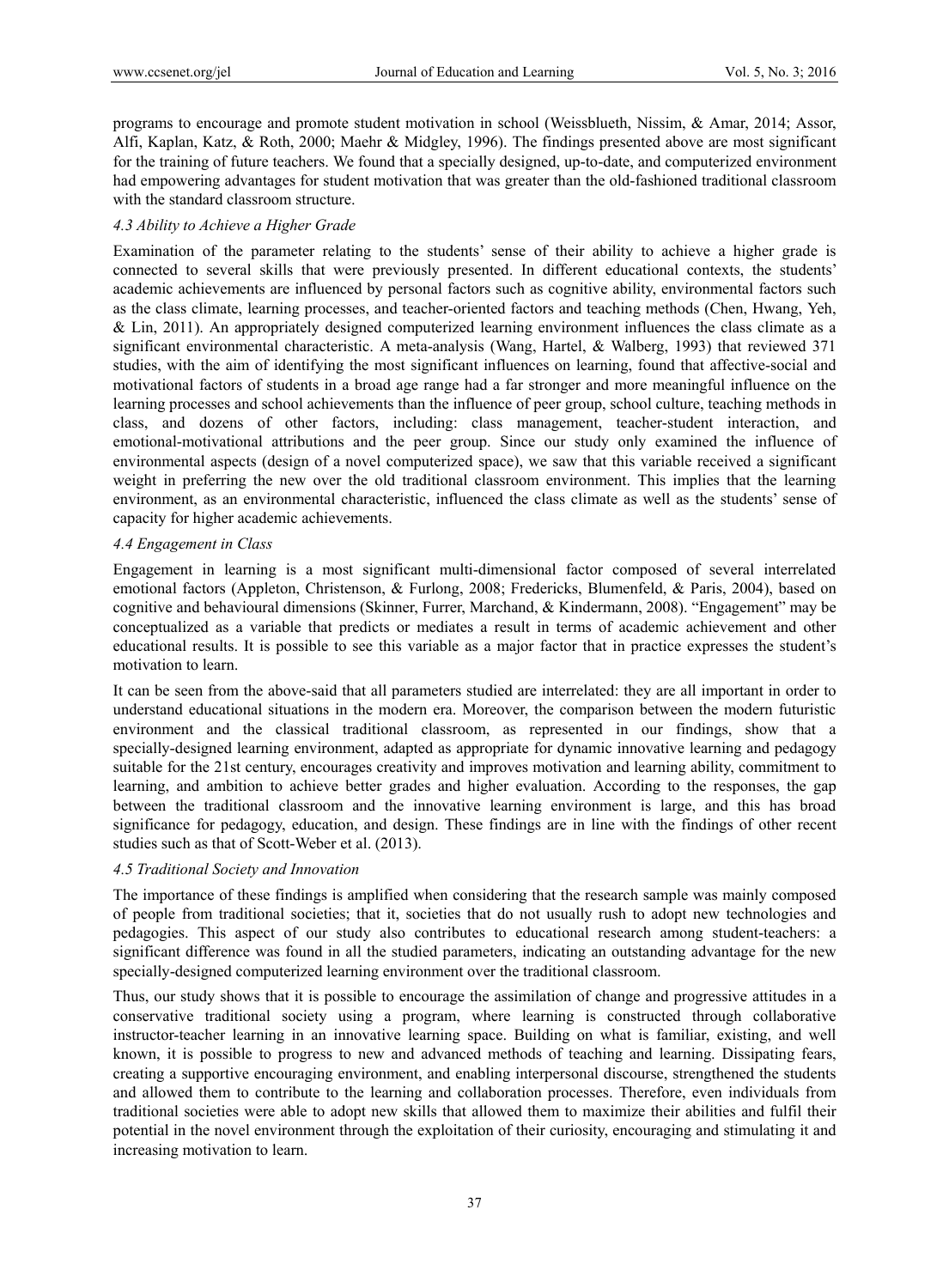#### *4.6 Pedagogic Significance of the Findings*

In addition to the desirable characteristics of the traditional classroom, such as a supportive climate and respectful consideration of each student, the novel learning environment also included varied information technology and communications media that were continually being updated. These were used to attain educational goals and to improve teaching-learning-evaluation processes and their management. Technology provides significant advantages for pedagogy: e.g., the ability to investigate domains of knowledge that are not easily accessible, the enrichment of information resources, the mediation between concrete and abstract thinking through simulations and various games, improving the means and tools for the processing of information and the presentation of learning and knowledge. Technology can offer a greater variety of educational processes and experimentation by students and teachers. This shapes learning processes and promotes and assists teaching according to a knowledge construction approach. Research literature that deals with innovation in education sees the school learning environment as a very influential factor in the shaping innovation and its successful assimilation in the school.

A school, like any other organization, has reciprocal relations with its environment. It is influenced by its environment and influences it (Bar Haim, 2002). The environment may have an influence on both the content with which the school deals, and on the processes that take place within it. We therefore suggest that a solution for the adaptation of the education system to the needs of the 21st century should be based on the following insights:

(1) There is a need to redesign the existing learning environment in teacher training and in elementary and secondary schools.

(2) An innovative learning environment has a significant influence on learner motivation, and it overcomes traditional-cultural conventions and paradigms.

(3) An innovative environment, reinforced with pedagogy supporting technology, can influence learner creativity by increasing engagement in learning processes and improving motivation and achievements.

The 21st century necessitates the design of a special learning environment that facilitates the acquisition of the skills that the education system would like to develop among its learners as part of their preparation for "real life" in a dynamic, rapidly changing, and uncertain environment. Throughout the world, educators, educational scholars, philosophers, opinion-makers, and laypeople have tried to come up with suitable pedagogic solutions for the modern era. Questions such as how to increase motivation and encourage commitment to learning have occupied the best of minds. We believe the present research to illuminate potential solutions that are supported by research relating to a large proportion of the core issues of innovative education, and that indicate possible directions for the future. Moreover, the significant processes highlighted here are extremely important for the training of future teachers in a changing world.

## **References**

- Appleton, J. J., Christenson, S. L., & Furlong, M. J. (2008). Student engagement with school: Critical conceptual and methodological issues of the construct. *Psychology in the Schools*, *45*(5), 369-386. http://dx.doi.org/10.1002/pits.20303
- Assor, A., Alfi, O., Kaplan, H., Katz, L., & Roth, G. (2000). *The Autonomy-Relatedness-Competence (ARC) program: Goals, implementation principles, description and some results*. Paper presented at the 7th workshop on achievement and task motivation. Leuven University, Belgium.
- Bar Haim, A. (2002). *Organizational behaviour* (Vol. 1, No. 4, pp. 191-245). Israel: Open University.
- Barrett, P., & Zhang, Y. (2009). *Optimal learning spaces: Design implications for primary schools* (SCRI Research Report).
- Barzilai-Nahon, K., & Barzilai, G. (2005). Cultured technology: Internet and religious fundamentalism. *The Information Society*, *21*(1), 25-40. http://dx.doi.org/10.1080/01972240590895892
- Bennett, P. N., White, R. W., Chu, W., Dumais, S. T., Bailey, P., Borisyuk, F., & Cui, X. (2012). Modeling the impact of short-and long-term behavior on search personalization. In *Proceedings of the 35th international ACM SIGIR conference on Research and development in information retrieval* (pp. 185-194). http://dx.doi.org/10.1145/2348283.2348312